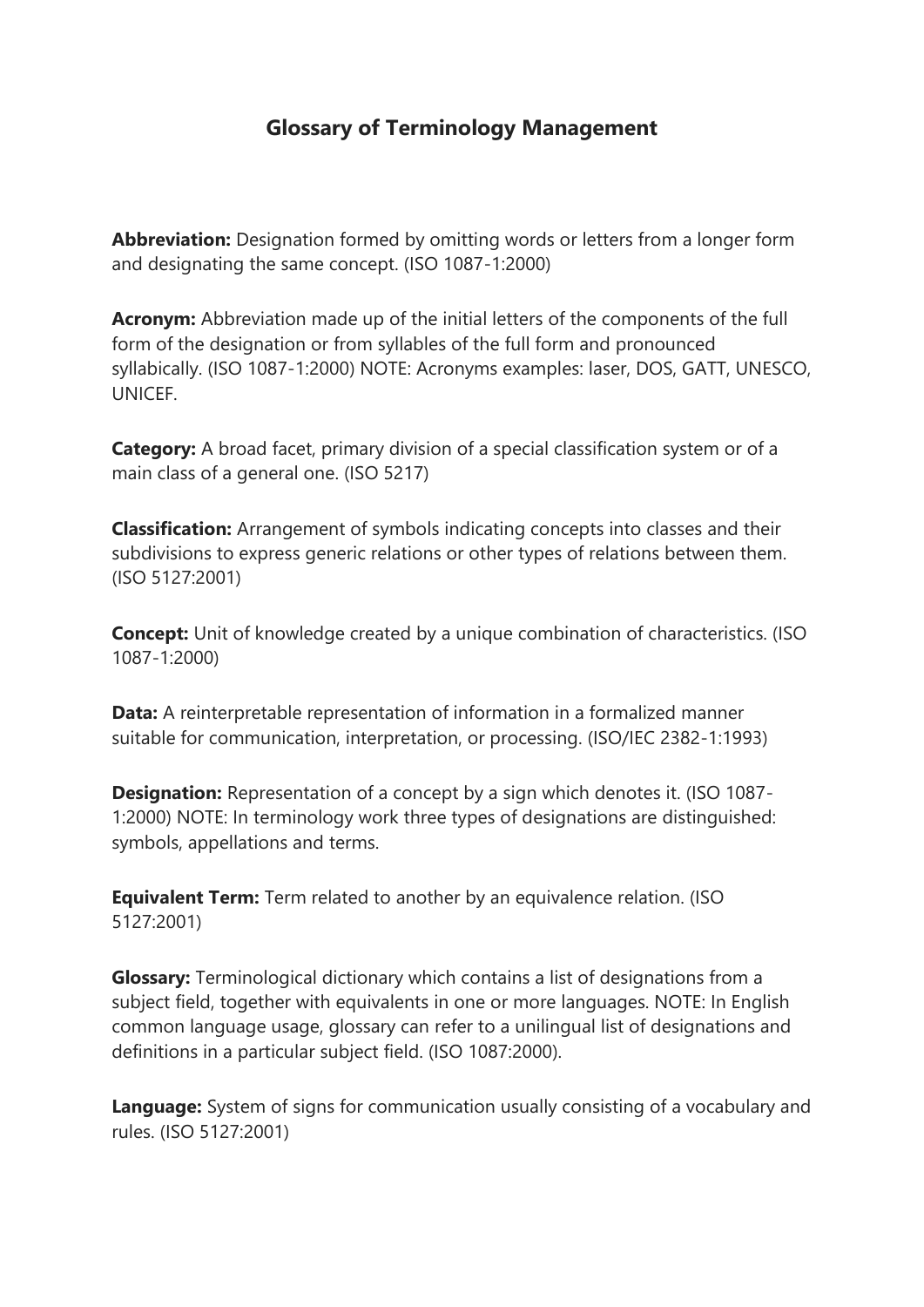**Ontology:** A reference tool containing an explicit formal specification of how to represent the objects, concepts and other entities that are assumed to exist in some area of interest and the relationships that hold among them. NOTE: The subject of ontology is the study of the categories of things that exist or may exist in some domain. The product of such a study, called ontology, is a catalog of the types of things that are assumed to exist in a domain of interest D from the perspective of a person who uses a language L for the purpose of talking about D. The types in the ontology represent the predicates, word senses, or concept and relation types of the language L when used to discuss topics in the domain D. (John Sowa cofounder of VivoMind Intelligence, Inc.)

**Preferred Term:** 1) Term rated according to the scale of the term acceptability rating as the primary term for a given concept. (ISO 1087-1:2000) 2) Index term of a thesaurus used in preference to an alternative and equivalent entry term to which it is related. (ISO 5127:2001)

**Related Term (RT):** Index term with a coordinate relation and equal rank to another index term. (ISO 5127:2001) NOTE: A related term is of associated meaning but not synonymous with the other term.

**Search and Retrieval:** Operations accomplished to obtain information about documents through a retrieval system (ISO5127:2001).

**Semantic Web:** The Semantic Web is an extension of the current web in which information is given well-defined meaning, better enabling computers and people to work in cooperation.

**Special Language:** *Synonym: language for special purposes.* Language used in a subject field and characterized by the use of specific linguistic means of expression. NOTE: The specific linguistic means of expression always include subject-specific terminology and phraseology and also may cover stylistic or syntactic features. (ISO 1087-1:2000)

**Synonomy:** Relation between or among terms in a given language representing the same concept. (ISO 1087-1:2000) EXAMPLE: Category-class; deuterium-heavy hydrogen.

**Term:** Verbal designation (3.4.1) of a general concept in a specific subject field. (ISO 1087-1:2000) NOTE: A term may contain symbols and can have variants, e.g. different forms of spelling.